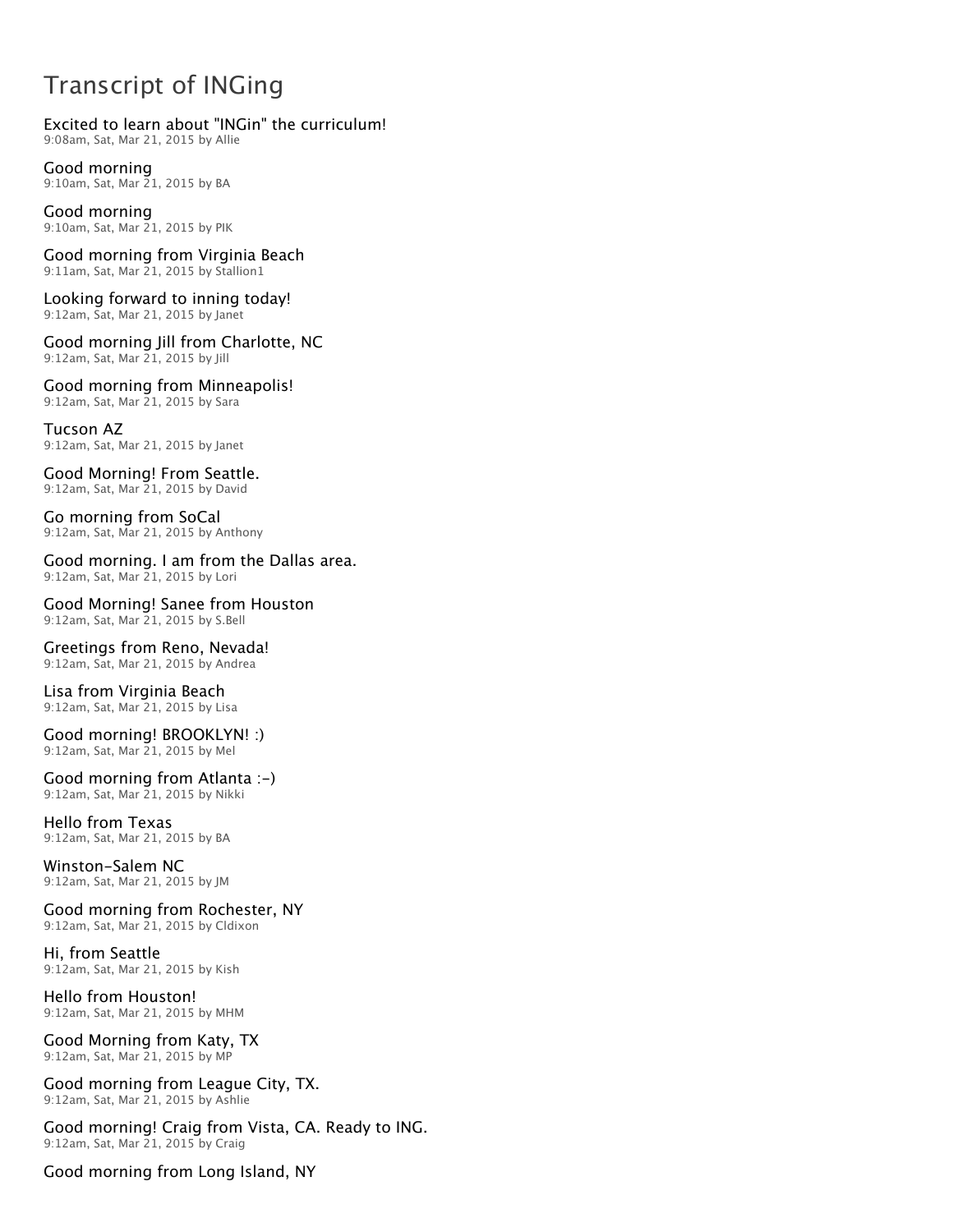9:12am, Sat, Mar 21, 2015 by KB

#### Hi from Saskatchewan

9:12am, Sat, Mar 21, 2015 by Vicki

## Good Morning from San Diego

9:12am, Sat, Mar 21, 2015 by Matt

## Morning! Here from Shelbyville KY.

9:12am, Sat, Mar 21, 2015 by Ricke

## Good morning canada

9:12am, Sat, Mar 21, 2015 by Andre

#### Good morning, from Concord California 9:12am, Sat, Mar 21, 2015 by Cannon

http://www.learningpersonalized.com/inging-curriculum/ 9:12am, Sat, Mar 21, 2015 by Mike

## Good morning from Baltimore!

9:12am, Sat, Mar 21, 2015 by Stefani

#### Hi all! Good to be hanging out with you 9:13am, Sat, Mar 21, 2015 by Allison

## Good Morning from the Bronx, NY

9:13am, Sat, Mar 21, 2015 by Lizandra

### Good day!

9:13am, Sat, Mar 21, 2015 by Christie

#### I'm from Socal 9:13am, Sat, Mar 21, 2015 by Christie

## Good morning from scotts valley, Ca

9:13am, Sat, Mar 21, 2015 by Martha

#### From Memphis, TN 9:13am, Sat, Mar 21, 2015 by Audumn

Good morning from Federal Way, WA

9:14am, Sat, Mar 21, 2015 by Michelle

## You can scroll the list to get back to any links we share.

9:15am, Sat, Mar 21, 2015 by Allison

### Good morning from Green Bay, WI

9:15am, Sat, Mar 21, 2015 by Callie

## People remember 90% of what they do....we need active learning in schools

9:17am, Sat, Mar 21, 2015 by Jill

## Cycle of expertise allows the kids to fail forward and gain knowledge...just like when they are gaming

9:19am, Sat, Mar 21, 2015 by Anthony

### Hi

9:20am, Sat, Mar 21, 2015 by Mike

### Failure is a natural part of the learning process. When we play games that is a given. In schools it has been turned. 9:22am, Sat, Mar 21, 2015 by Allison

### Question Design

9:22am, Sat, Mar 21, 2015 by Allison

## What should we see in student? How can we tell they are doing the work?

9:23am, Sat, Mar 21, 2015 by Allison

## Welcome Craig!!!

9:24am, Sat, Mar 21, 2015 by Allison

### Where can we get this PowerPoint?

9:25am, Sat, Mar 21, 2015 by Audumn

### It will be on the personalized learning site that is linked below.

9:26am, Sat, Mar 21, 2015 by Allison

Craig's Blog Post: http://www.learningpersonalized.com/2015/03/20/developing-questioning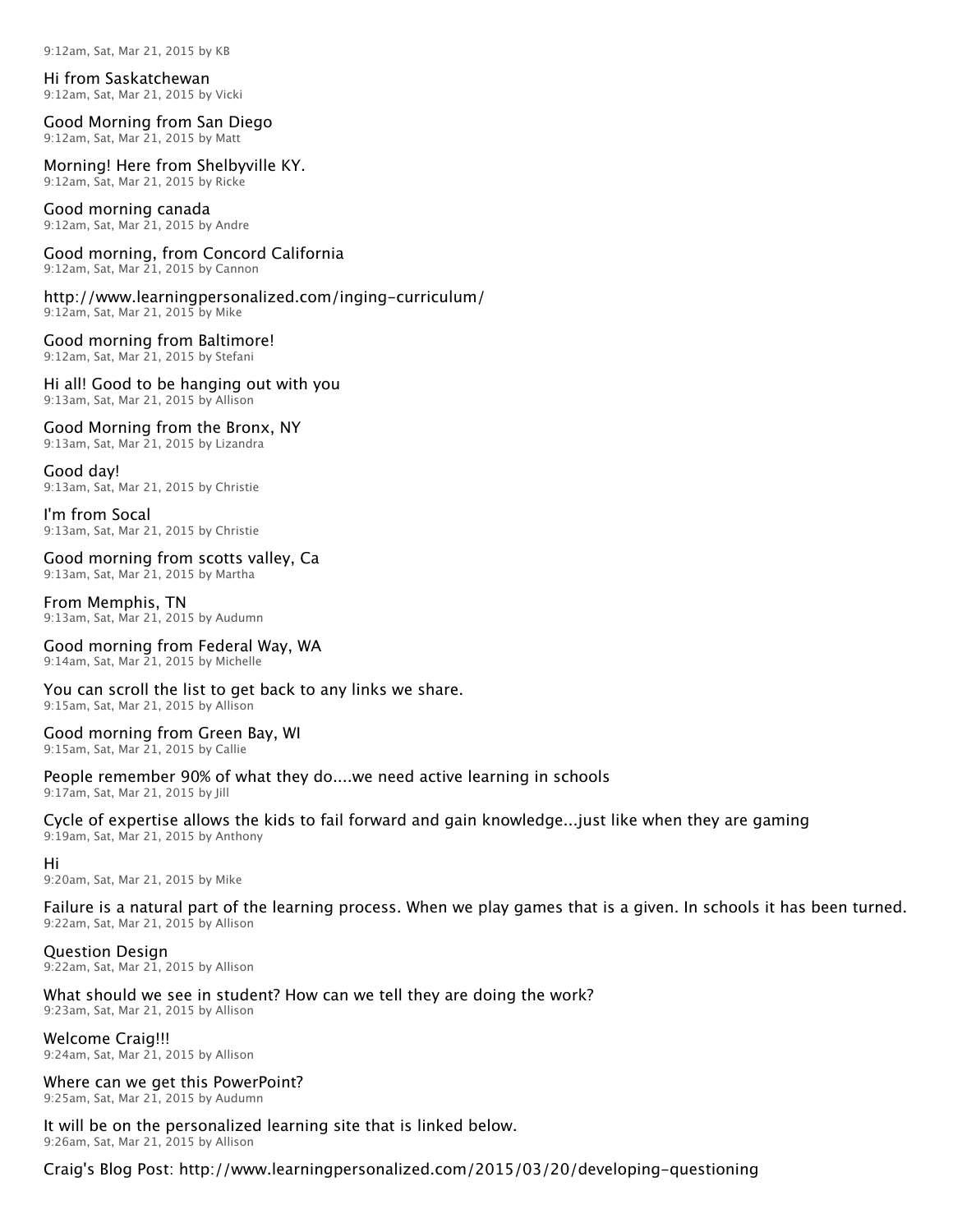9:26am, Sat, Mar 21, 2015 by Jill

Way to go Craig! 9:27am, Sat, Mar 21, 2015 by Allison

Student inquiry still requires front loading and a quality "hook" by the teacher like Craig's AP Bio example. 9:27am, Sat, Mar 21, 2015 by Stallion1

Stallion1- Absolutely. There are parameters to this learning space, including a hook, context of problem, etc. 9:30am, Sat, Mar 21, 2015 by Allison

#### storybird.com

9:30am, Sat, Mar 21, 2015 by Allison

Story bird.com 9:31am, Sat, Mar 21, 2015 by Janet

Storybird.com 9:31am, Sat, Mar 21, 2015 by Janet

StoryBird.com 9:32am, Sat, Mar 21, 2015 by JM

Trying to get handouts; logged in, but need code. Anybody know this? 9:36am, Sat, Mar 21, 2015 by Andrea

Amazing Gaming site WHERE GAMING AND EDUCATION CONVERGE. http://edurealms.com 9:37am, Sat, Mar 21, 2015 by Jill

@andrea if you sign in, you din't need a code 9:37am, Sat, Mar 21, 2015 by Jill

Starting a virtual school. What would student led inquiry look like in that environment?

9:41am, Sat, Mar 21, 2015 by Christie

The students are the do-ers. 9:41am, Sat, Mar 21, 2015 by Janet

I noticed a very clear difference between "Essential Questions" and Inquiry. 9:41am, Sat, Mar 21, 2015 by David

How do you ensure that the gaming doesn't take on a winning/losing focus? 9:41am, Sat, Mar 21, 2015 by Stallion1

Students as Game Designer vs Student as Game Player 9:41am, Sat, Mar 21, 2015 by Jill

Students are partners in the design and the experience. Not just the receiver. 9:41am, Sat, Mar 21, 2015 by Lori

I wonder how these principles look in a classroom. How do I help teachers integrate these principles effectively? 9:41am, Sat, Mar 21, 2015 by S.Bell

The inquiry leads the kids to discover, with parameters- allowing to go with interests more than standards? 9:41am, Sat, Mar 21, 2015 by BA

Like the idea of students being the \_\_\_\_ designers 9:42am, Sat, Mar 21, 2015 by Janet

@stallion1 it naturally goes into getting better at the game. 9:42am, Sat, Mar 21, 2015 by Allison

Networking: I have my students group together and share a google doc while taking notes... each adds their own insights to the lecture/lab

9:42am, Sat, Mar 21, 2015 by SarahJane

By setting up/using multiple roles in some instances you will have producers and consumers. 9:42am, Sat, Mar 21, 2015 by Anthony

Gaming provides Ss with deep, meaningful opportunities for decision making 9:42am, Sat, Mar 21, 2015 by craig

Good morning from Santa Cruz, CA 9:42am, Sat, Mar 21, 2015 by Steve

Games are complex and difficult, yet kids love them! 9:42am, Sat, Mar 21, 2015 by Nikki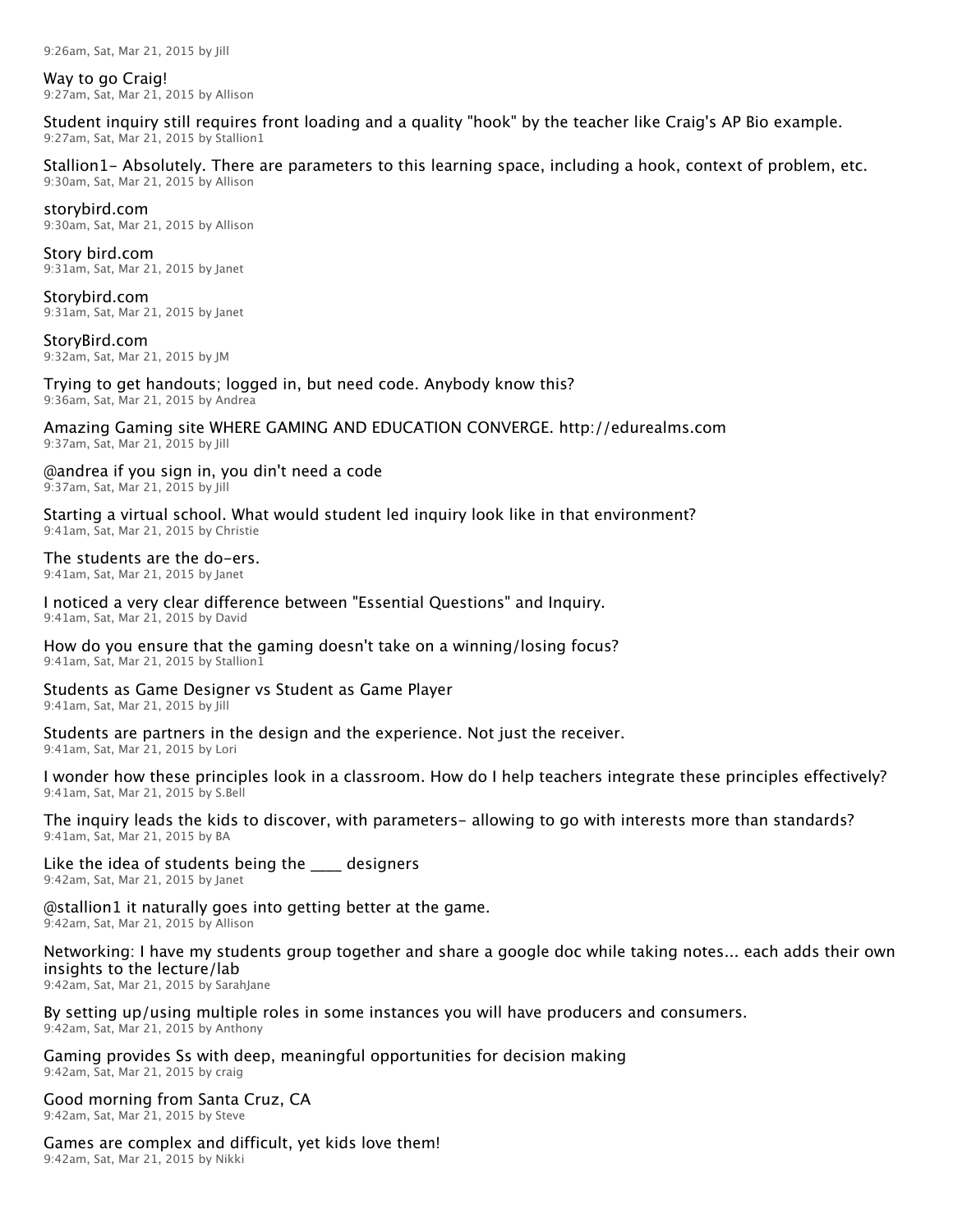## Creating questions for gaming could

9:43am, Sat, Mar 21, 2015 by PIK

I think students love to analyze games and be able to figure out why they love some games and not others. 9:43am, Sat, Mar 21, 2015 by David

possibly be a good precursor to PBL

9:43am, Sat, Mar 21, 2015 by PIK

Students can deeply engage with content when they actively question and are provided opportunities to play and engage in answering them

9:43am, Sat, Mar 21, 2015 by craig

I have used programs that teach my kids coding and I learn more about them as learners. Hour of code is great 9:43am, Sat, Mar 21, 2015 by Lizandra

# Most gaming I have seen from vendors still have ABCD answer

9:43am, Sat, Mar 21, 2015 by BA

@BA I know! it is so frustrating...

9:44am, Sat, Mar 21, 2015 by Allison

The idea of integrating gaming into the classroom is exciting but also very overwhelming. Where do you even start?

9:44am, Sat, Mar 21, 2015 by Nikki

Networking provides more authentic opportumities for students to communicate with an AUTHENTIC audience rather than only the teacher!

9:44am, Sat, Mar 21, 2015 by craig

Student ownership of learning is the aha piece that stares us in the face. Hmmmmm...why resistance? 9:45am, Sat, Mar 21, 2015 by MP

## How old was the student that did the video?

9:47am, Sat, Mar 21, 2015 by AmyH

## Creativity - have students see objects in as many different ways (uses)... and list them - that's how you get a product this kid did.

9:47am, Sat, Mar 21, 2015 by SarahJane

That student made a great product where he got to express his own personal ideas and creativity! 9:48am, Sat, Mar 21, 2015 by David

## Teachers have a hard time giving up control. We need to give students the opportunity to learn and fail so they can learn to reflect

9:49am, Sat, Mar 21, 2015 by Cldixon

Teachers also have resistance to the amount of time, with so many TEKS in Texas! 9:50am, Sat, Mar 21, 2015 by BA

What a great point Mike...the student CARES about their work!! 9:50am, Sat, Mar 21, 2015 by KB

#### What options do we have when technology lags or fails? How do we get the momentum going? 9:53am, Sat, Mar 21, 2015 by Lizandra

### Perhaps definition of gaming is changing b/c the Minecraft ex. represents a virtual platform instead of a competitive environment.

9:53am, Sat, Mar 21, 2015 by Stallion1

# How to get students to focus on purpose and content, rather than bells and whistles?

9:55am, Sat, Mar 21, 2015 by Andrea

#### Want the materials? http://www.learningpersonalized.com/inging-curriculum/ 9:55am, Sat, Mar 21, 2015 by Allison

## http://langwitches.org/blog/2009/12/04/csi-twitter-crime-scene-investigation/ 9:55am, Sat, Mar 21, 2015 by Mike

# http://www.gamesforchange.org/

9:56am, Sat, Mar 21, 2015 by Jill

My Life As A Rock Sarah Tuesday 43,704 views had my students creating videos... Had a ton of fun and learned so much 7212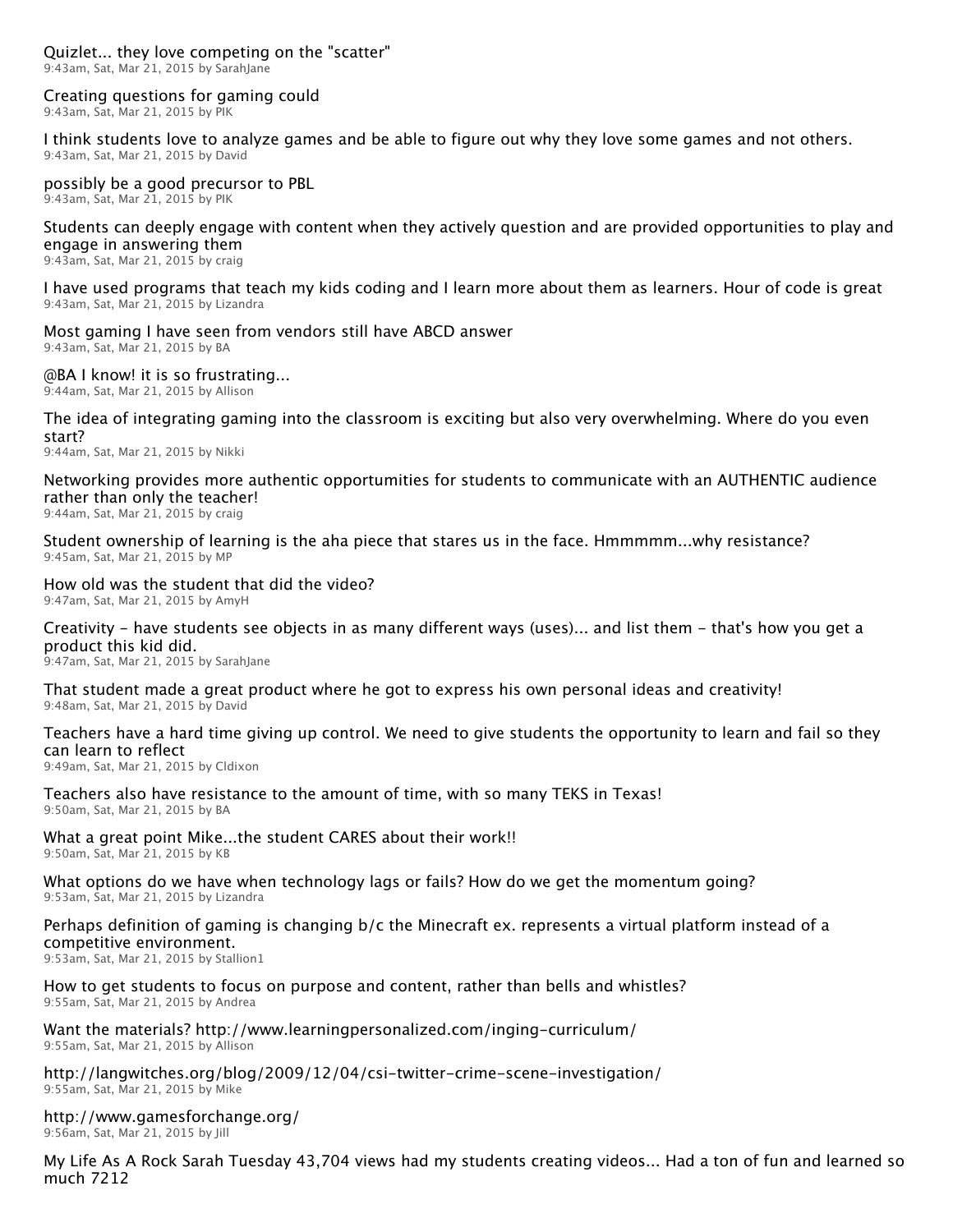### Ask questions of world audience. Network through Twitter.

9:57am, Sat, Mar 21, 2015 by Janet

@Pik - can you give us the link? 9:59am, Sat, Mar 21, 2015 by Allison

### @AmyH - 12 years old. Took 7 months to do it.

10:00am, Sat, Mar 21, 2015 by Allison

The more open the way to investigate will bring more responses and allow students to look for accuracy 10:00am, Sat, Mar 21, 2015 by BA

#### Identify this was the driving question, the network included global resources through technology, gaming through cycle

10:01am, Sat, Mar 21, 2015 by Anthony

## Network: Such great examples of how they used multiple networks and able to see how inquirey worked in those various networks.

10:02am, Sat, Mar 21, 2015 by David

## Wow, great example of crowd sourcing.

10:03am, Sat, Mar 21, 2015 by Estaben

## giving students the opportunity to answer their own questions using available networks

10:03am, Sat, Mar 21, 2015 by SarahJane

#### The response of experts and people outside the school community makes this an authentic activity for the students.

10:03am, Sat, Mar 21, 2015 by StuartW

#### Forensic files game 10:04am, Sat, Mar 21, 2015 by Cldixon

The power of networking was evident as it reached way beyond the original audience.

## 10:04am, Sat, Mar 21, 2015 by lori

I can also see an extension of this where students create a game around the process of skeleton identification and research.

10:04am, Sat, Mar 21, 2015 by Stefani

#### @Stefani Yes, I agree 10:04am, Sat, Mar 21, 2015 by Marie

loved the comment from "Jun" listing all of the great ways the activity could be extended.

10:05am, Sat, Mar 21, 2015 by lori

#### Gaming: Found a skeleton and you need to identify it. That sounds like a great plot to start designing. 10:05am, Sat, Mar 21, 2015 by David

#### Awesome way to expose kids to experts and they can use it to follow through with their investigation. 10:05am, Sat, Mar 21, 2015 by Lizandra

## Opening it up to the world brings a gaming element into the learning.

10:05am, Sat, Mar 21, 2015 by SB

## This reminds me of project based learning

10:05am, Sat, Mar 21, 2015 by Mel

### great use of an "authentic audience"

10:05am, Sat, Mar 21, 2015 by lori

#### Then they can use all the vocabulary they learned from the network in the game narrative. 10:05am, Sat, Mar 21, 2015 by Marie

# Need to have the proper technology for a lot of this

10:05am, Sat, Mar 21, 2015 by Pik

## Collaborative gaming because they are all working together to solve the "mystery."

10:06am, Sat, Mar 21, 2015 by SB

#### True, Pik and social media is blocked in our school 10:06am, Sat, Mar 21, 2015 by Cldixon

@Pik You can design the game "unplugged" but the documentary would be tricky. You need a phone camera at the least.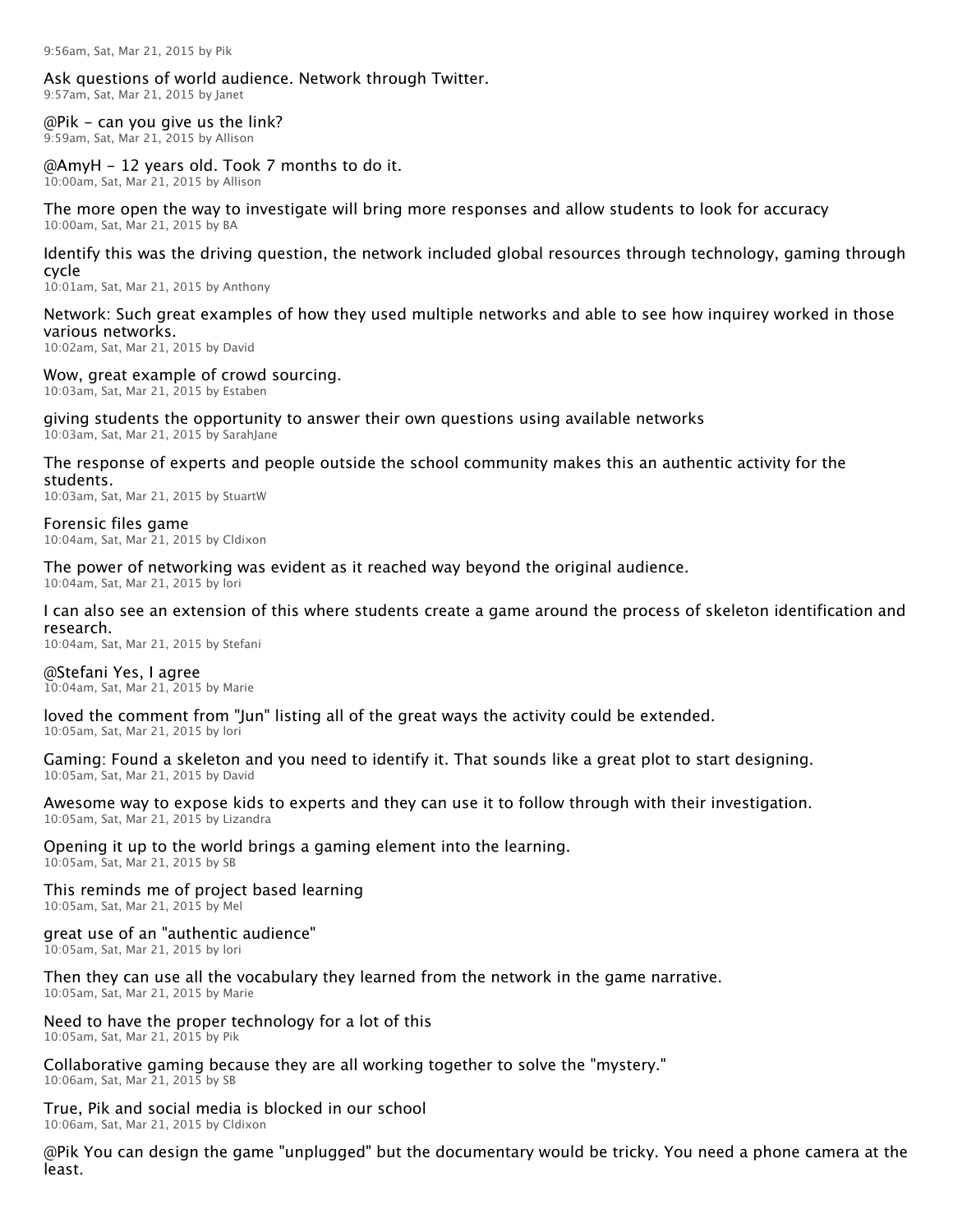#### There is social media like teachertube that is not blocked in most schools 10:06am, Sat, Mar 21, 2015 by Marie

@stefani Using Quizlet an easy way for students to create a animal skeletons matching game.

10:06am, Sat, Mar 21, 2015 by SarahJane

## Wonder: Where can my school get more skeletons?

10:06am, Sat, Mar 21, 2015 by David

Could they create their own low tech game? 10:07am, Sat, Mar 21, 2015 by Lizandra

@lizandra yes absolutely! 10:07am, Sat, Mar 21, 2015 by Marie

Students can do the work and teachers can provide the vehicle for technology if tech is blocked at school. 10:07am, Sat, Mar 21, 2015 by SB

15+ Ways of Teaching Every Student to Code-Even Without a Computer http://www.edutopia.org/blog/15-waysteaching-students-coding-vicki-davis

10:07am, Sat, Mar 21, 2015 by Jill

#### @David they can get plaster version if you want to plant it...warning...rarely works out the way you picture it in your mind

10:08am, Sat, Mar 21, 2015 by Marie

you can use PowerPoint with hyperlinks to make a game...I'm sure there is a template for it somewhere. 10:08am, Sat, Mar 21, 2015 by SarahJane

How long do these type of projects take, with what level of students? 10:08am, Sat, Mar 21, 2015 by Mel

If we find a skeleton on campus and I teach chemistry, do I have to turn it over to the anatomy or biology teacher 10:08am, Sat, Mar 21, 2015 by BA

## It is important to have a large Dln

10:08am, Sat, Mar 21, 2015 by Janet

## to get large amount of reponses digitally

10:09am, Sat, Mar 21, 2015 by Janet

@sarahjane great idea and there are templates – see the links we provided for this session 10:09am, Sat, Mar 21, 2015 by Marie

## BA no way DNA extraction biochem

10:09am, Sat, Mar 21, 2015 by Anthony

## As an HS librarian I'm all for helping students answer their questions!

10:09am, Sat, Mar 21, 2015 by Cldixon

The trick is to make the magical material not bulldoze the unit design. 10:10am, Sat, Mar 21, 2015 by Marie

### Anthony, not in state standards

10:10am, Sat, Mar 21, 2015 by BA

# With the pressure of common core, what do the rubrics for these things look like?

10:10am, Sat, Mar 21, 2015 by Mel

#### In order to listen to student voice, teacher voice must be minimized. 10:10am, Sat, Mar 21, 2015 by TTalley

#### Use the skeleton to teach the standards and so much more. Then move on and find the next quest. 10:10am, Sat, Mar 21, 2015 by Marie

## I really love this format with TodaysMeet ... will use it right away in my classroom!

10:10am, Sat, Mar 21, 2015 by SarahJane

## @TTalley Absolutely!

10:10am, Sat, Mar 21, 2015 by Marie

# BA but is part of next gen 8 practice stds

10:10am, Sat, Mar 21, 2015 by Anthony

## learningpersonalized.com/inging-curriculum

10:10am, Sat, Mar 21, 2015 by Mike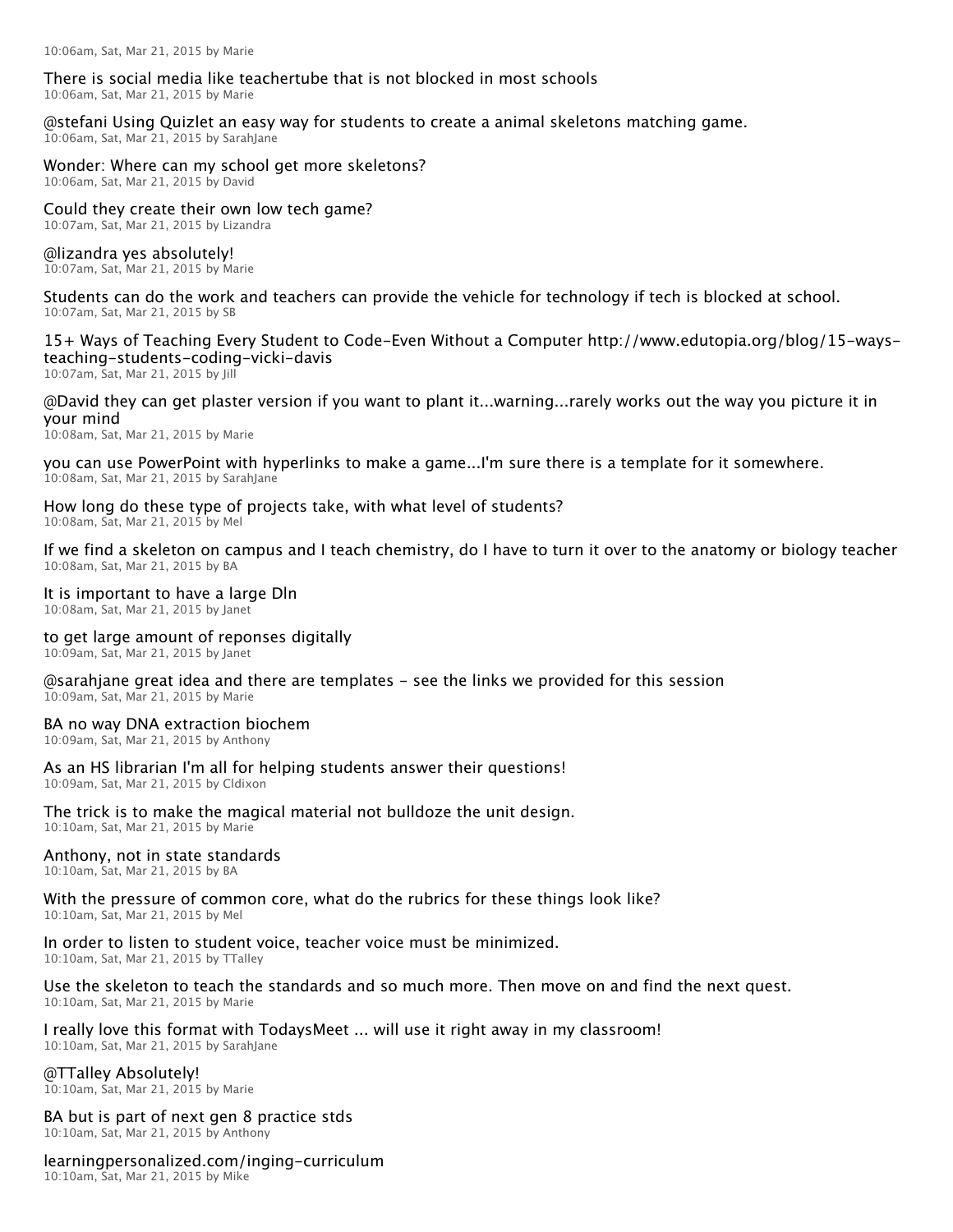## @Mel, try www.ThemeSpark.net for NGSS, CC rubrics (From an orange shirt)

10:11am, Sat, Mar 21, 2015 by David

#### I must move from Texas! 10:11am, Sat, Mar 21, 2015 by BA

### BA find me we need science teachers!

10:11am, Sat, Mar 21, 2015 by Anthony

#### http://people.uncw.edu/ertzbergerj/msgames.htm for powerpoint games 10:12am, Sat, Mar 21, 2015 by Marie

Highly useful for high school and developing career oriented skills.

10:12am, Sat, Mar 21, 2015 by Rox

## board games can be fun but can take a few days to make and an educator needs to be sure the greatest focus is on questions

10:12am, Sat, Mar 21, 2015 by Pik

Shouldn't success in gaming include a demonstration of mastery? 10:12am, Sat, Mar 21, 2015 by Stallion1

http://www.internet4classrooms.com/technology\_tutorials/powerpoint\_game\_templates\_technology\_tutorials.htm for more powerpoint games 10:13am, Sat, Mar 21, 2015 by Marie

Thoughts on how to make adult learning more game-based? Always looking for ways to innovate PD. 10:13am, Sat, Mar 21, 2015 by Allie

What are some ways to scaffold this for teachers who need small steps to start? 10:13am, Sat, Mar 21, 2015 by Mike

## https://www.tinkercad.com

10:13am, Sat, Mar 21, 2015 by Jill

@stallion1 it can, where we would naturally want mastery. It is not required when the game is for drill and practice to develop mastery.

10:13am, Sat, Mar 21, 2015 by Marie

#### @Allie the 3Dgamelab is a great place to build adult learning. There is a guild for teachers 10:14am, Sat, Mar 21, 2015 by Marie

Core lessons & STEM challenges give kids a fun crash course in coding http://www.gosphero.com/education 10:15am, Sat, Mar 21, 2015 by Jill

Thanks, Marie! I will check it out. 10:15am, Sat, Mar 21, 2015 by Allie

## Would love to find ways to really make my students think like historians. Not sure where to start.

10:17am, Sat, Mar 21, 2015 by Lizandra

Should I create the 1st investigation or just have a plan for process but let kids puck the theme/question? 10:17am, Sat, Mar 21, 2015 by Lizandra

## Do you have any examples from an ELA curriculum?

10:17am, Sat, Mar 21, 2015 by Stefani

#### @Lizandra, try the Karpeles Document Museum 10:18am, Sat, Mar 21, 2015 by Mike

## Can you post the first slides of your presentation?

10:18am, Sat, Mar 21, 2015 by Laura

### http://sciencespot.net/Media/rockcycdice.pdf Good website to use... Kids can create a video after playing this game... Check

10:18am, Sat, Mar 21, 2015 by Pik

## @Lizandra http://www.rain.org/~karpeles/

10:18am, Sat, Mar 21, 2015 by Mike

itnpit on youtube

10:18am, Sat, Mar 21, 2015 by Pik

@Lizandra http://www.smithsonianeducation.org/students/explore\_by\_topic/history\_culture.html try this 10:18am, Sat, Mar 21, 2015 by Marie

## @Lizandra perhaps by concentrating on cultivating curiosity?